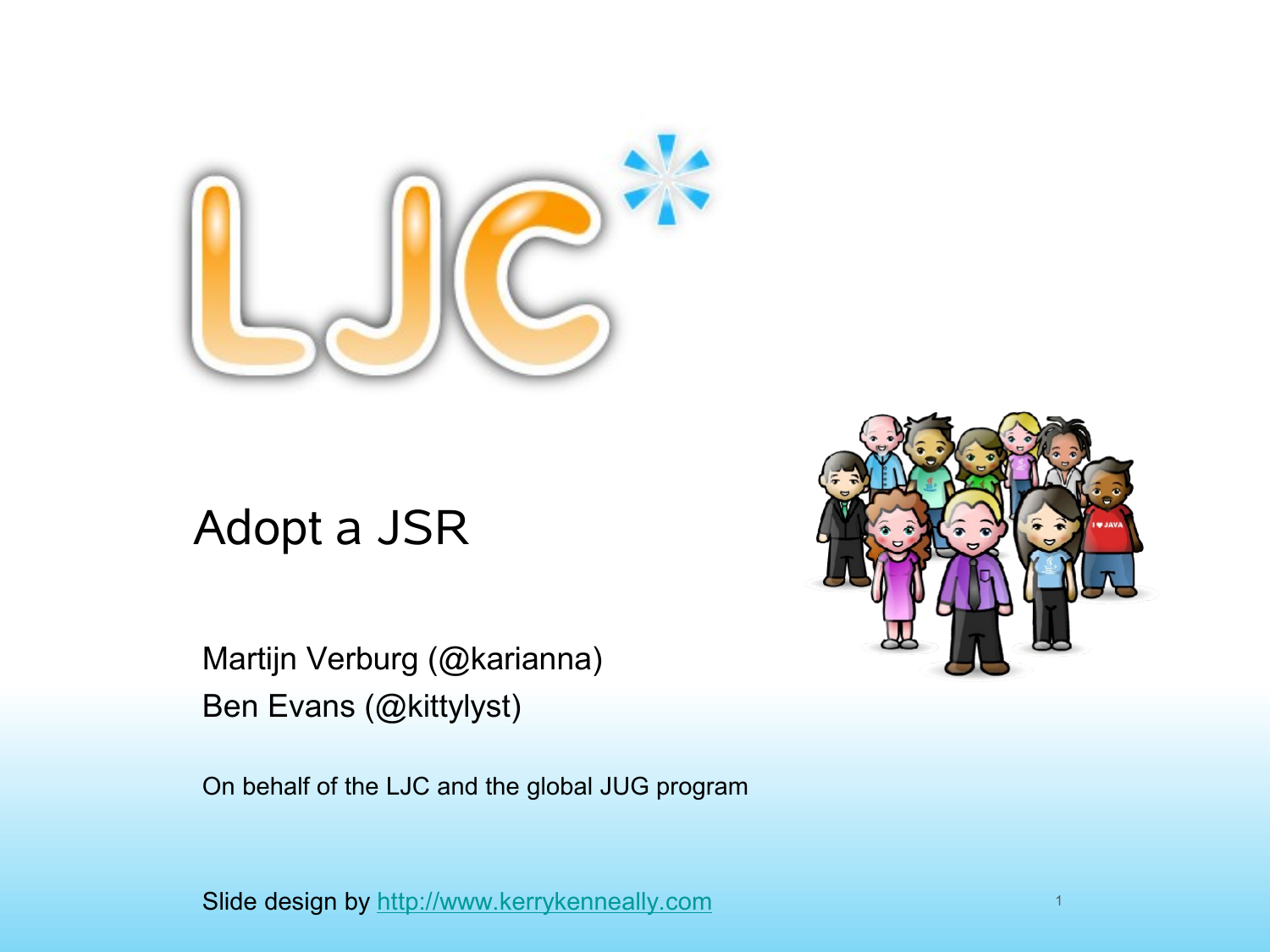

- ∀ JUG Java User Group
- ∀ JSR Java Specification Request
- ∀ JCP Java Community Process
- ∀ RI Reference Implementation
- ∀ TCK Technology Compatibility Kit

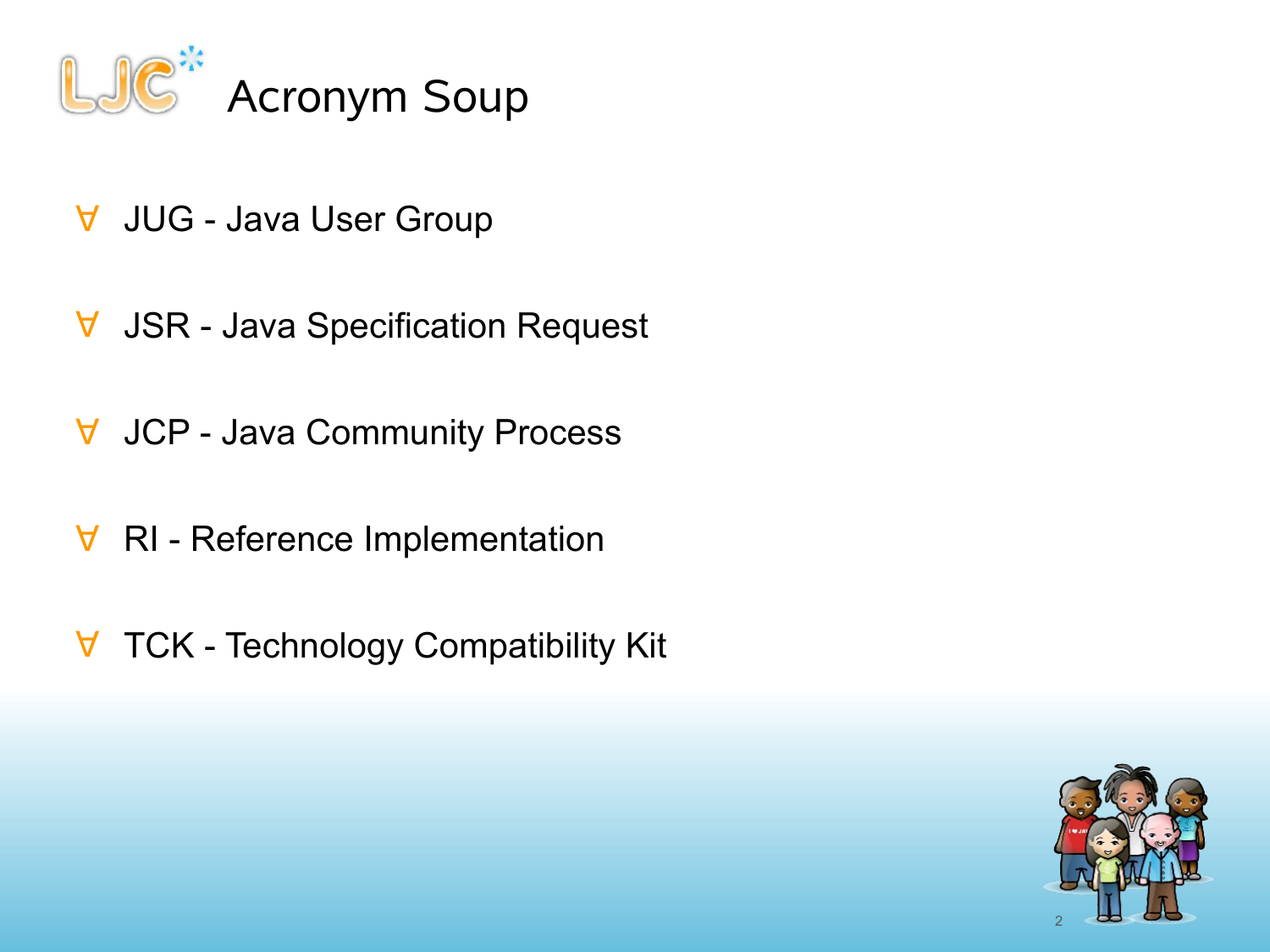

- ∀ See [http://java.net/projects/jugs/pages/AdoptAJSR](http://fasdasdas/) for full details
- ∀ A JUG lead initiative to improve standards in the Java ecosystem
- ∀ Groups of JUG members work on Java Specification Requests



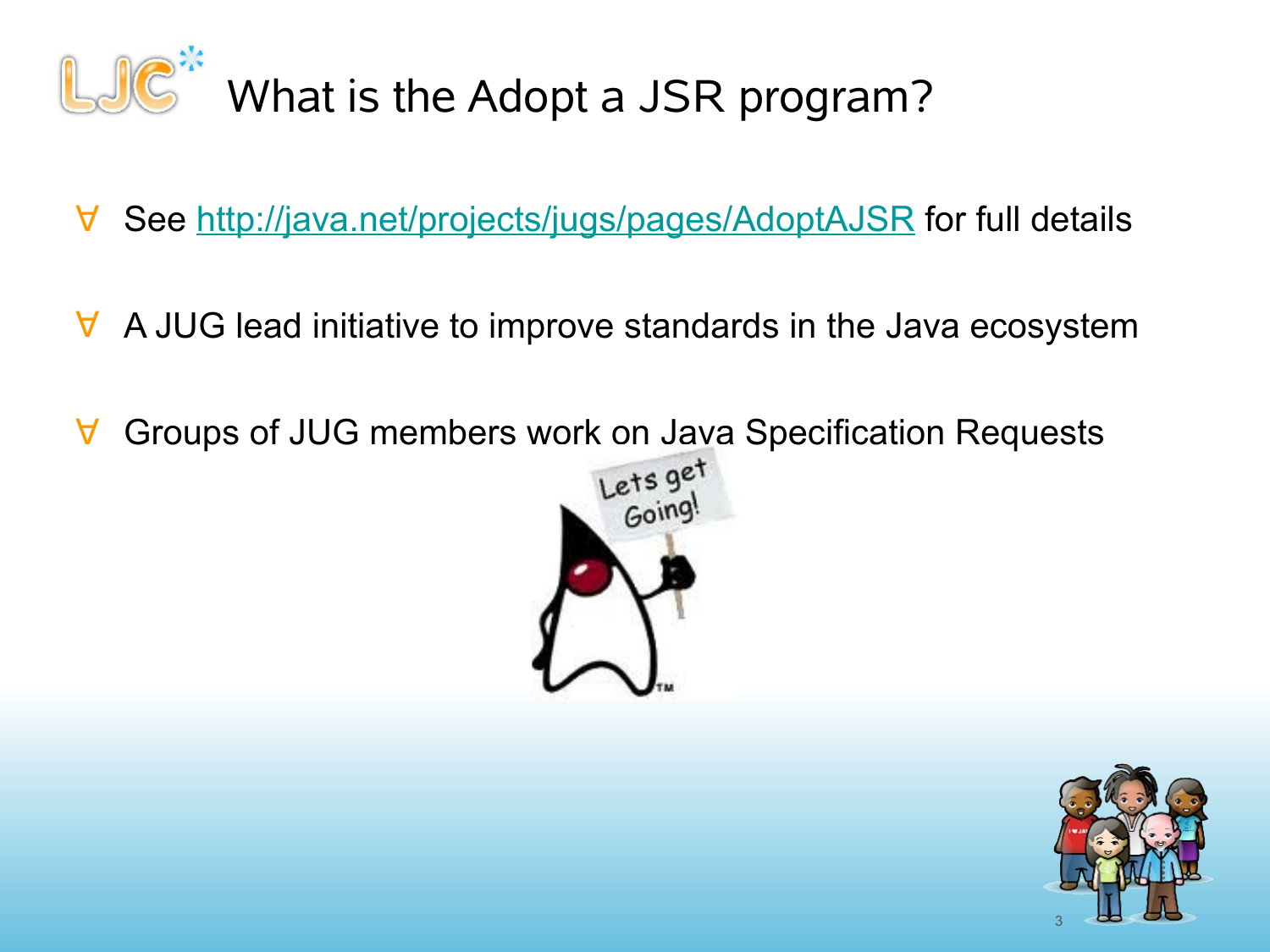

## Why should the JUGs get involved?

- ∀ To move the entire Java ecosystem forward
- $\forall$  To become part of the solution as opposed to staying silent
- $\forall$  To be at the forefront of new technology
- ∀ To ensure that ivory tower standards do not occur
- ∀ To make sure the useful libraries and APIs get built
- ∀ To boost the careers of JUG members
	- Gain [new technical and community skills](http://developercareers.wordpress.com/2011/11/01/give-your-career-a-boost-by-adopting-a-jsr/) and much more!



It's fun!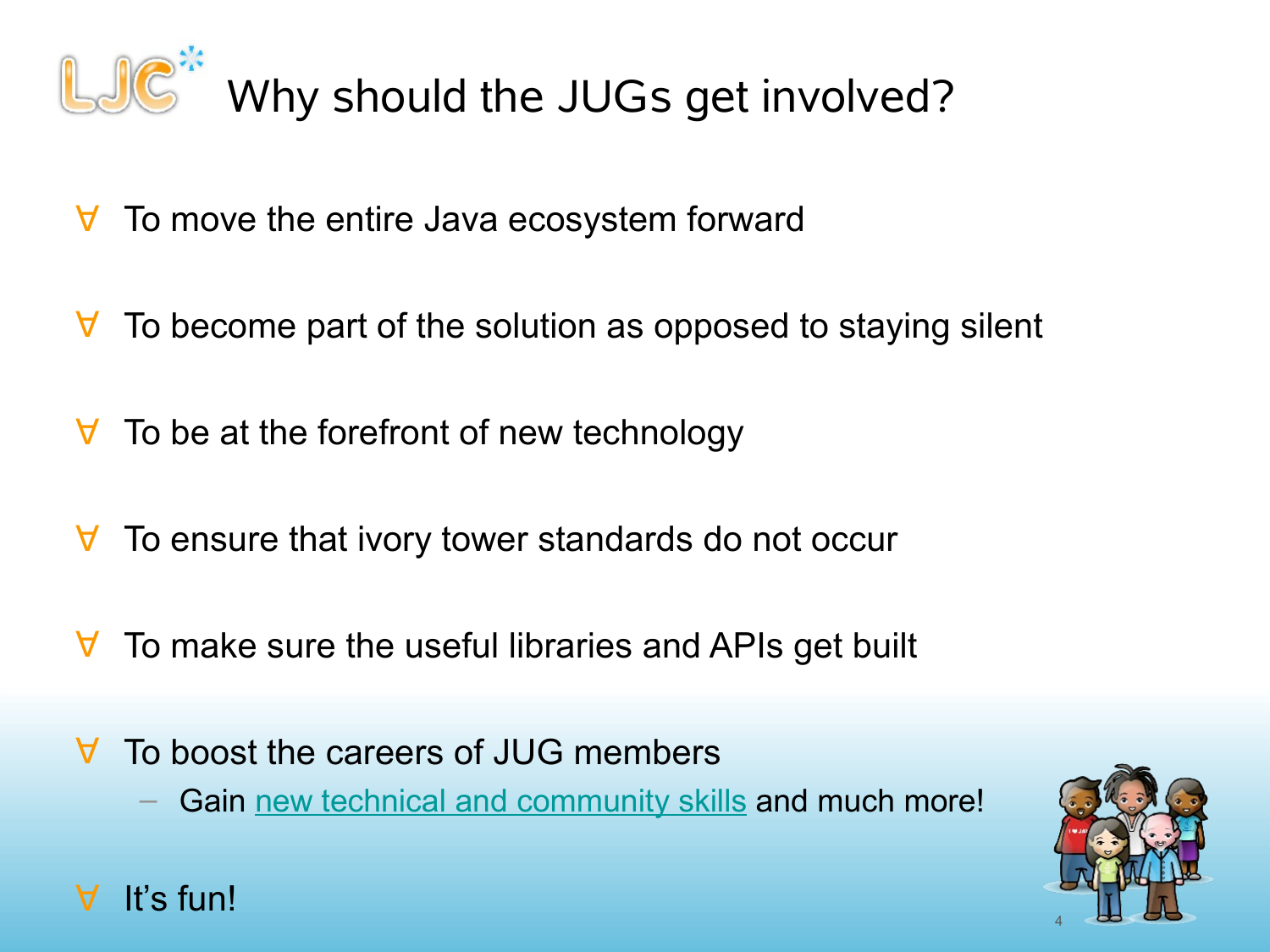

- ∀ Standards get earlier feedback
	- Leading to more developer friendly APIs
- ∀ Standards get 'end user/developer' expert input
- ∀ Standards get developed more quickly, JUGs can help build
	- Reference Implementations (RI)
	- Technical Compatibility Kits (TCK)
- ∀ JUGs can also help with management of the JSR
	- Managing mailing lists
	- Triaging issues
	- **Testing**
	- **Evangelism**
	- + more!

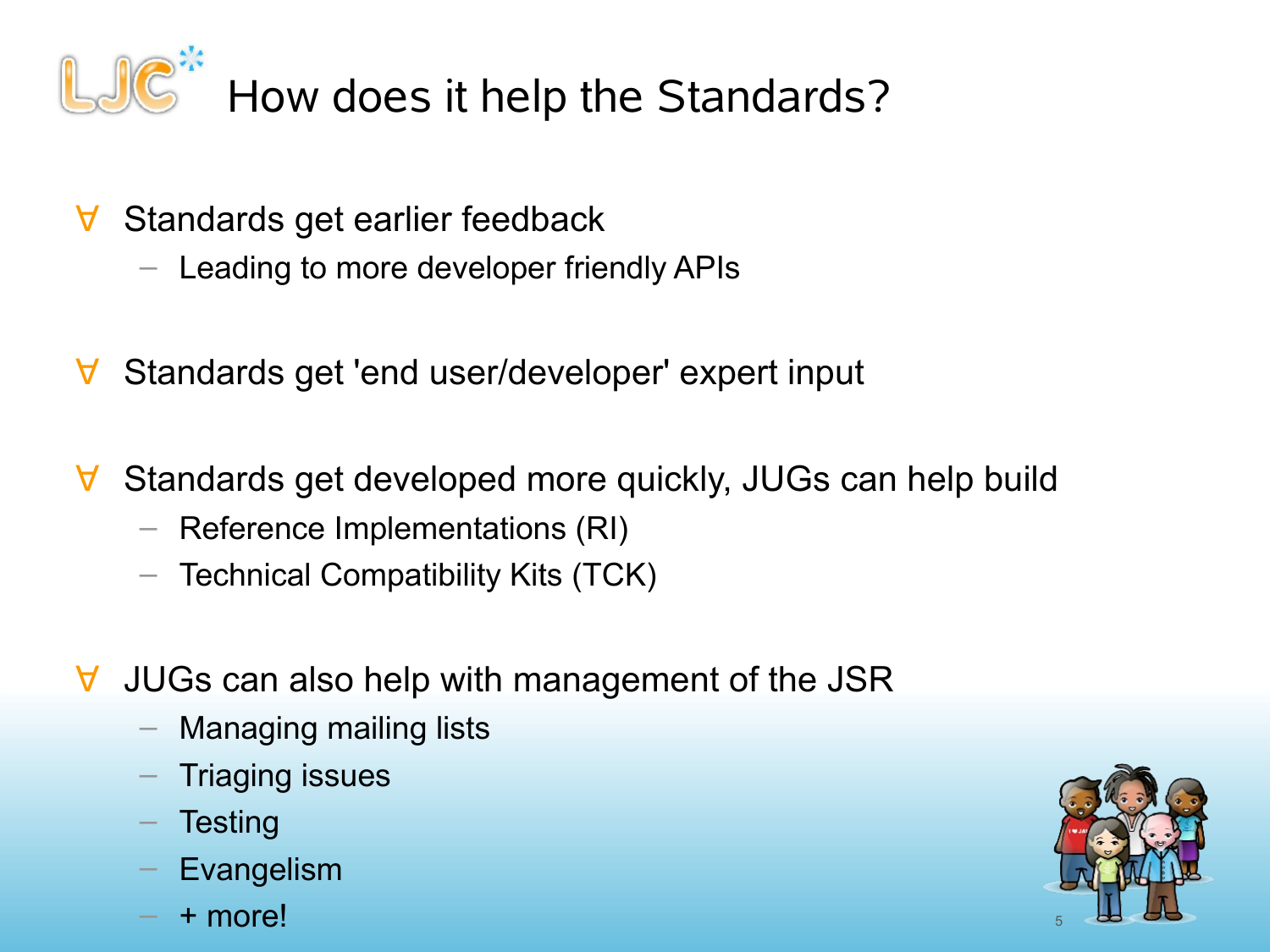

- ∀ See<http://java.net/projects/jugs/pages/AdoptAJSR>for up to date details.
- ∀ The London Java Community
- ∀ SouJava (Brazil)
- ∀ Houston JUG
- ∀ + Several more starting out

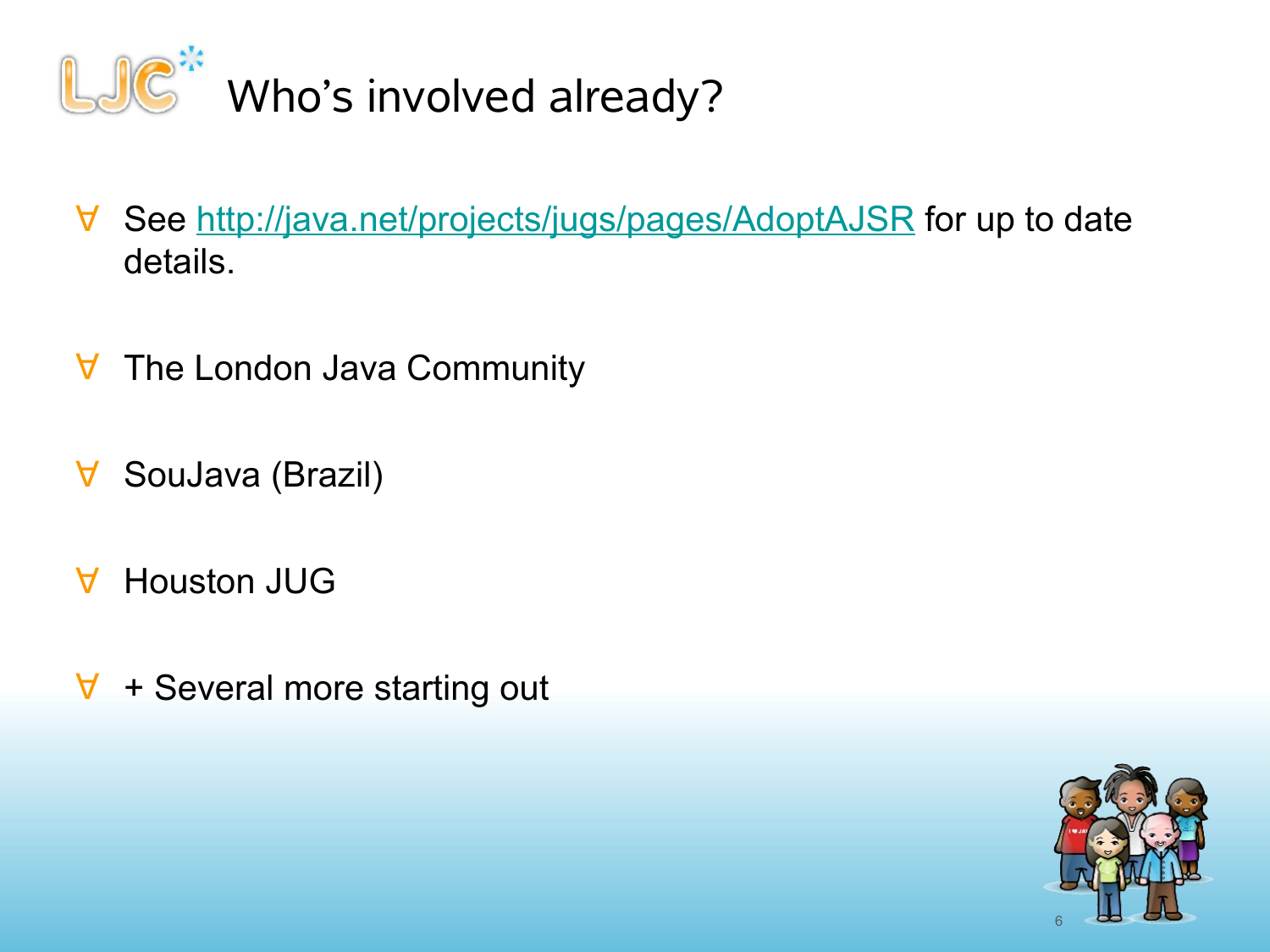

- ∀ SouJava helped push through JSR-348
	- Reforming the Java Community Process (JCP)
	- Open mailing lists
	- Public Issue trackers
	- Standards reviewed early and often
- ∀ The LJC is helping make sure JSR-310 gets through
	- Date and Time for Java 8
	- Focussed on building the Technology Compatibility Kit (TCK)
	- $-$  ~50% by Dec 2011
	- Ensures that you get the new Date and Time API for Java 8
- ∀ Houston JUG is working on Data Grids
	- Vital technology for the cloud space
	- Avoids vendor lockin

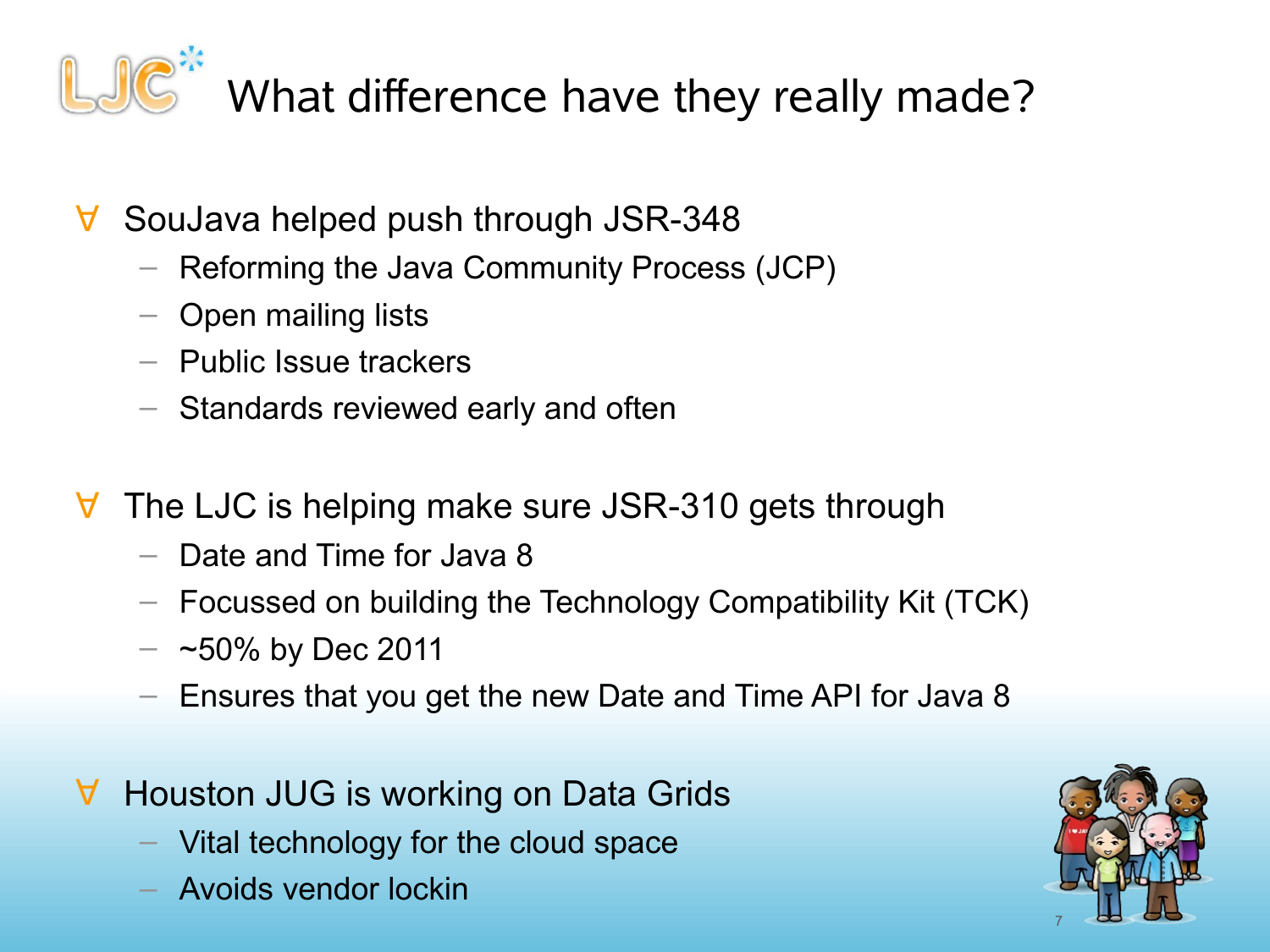

- ∀ Contact your local JUG leader
- ∀ OR
- ∀ Go to<http://java.net/projects/jugs/pages/AdoptAJSR>
	- Follow the simple set-up steps there
- ∀ Find fellow JUG members, friends and other JUGs to work with
	- Deliver a lightning talk on a JSR in progress at your JUG meetup!
- ∀ Have fun!